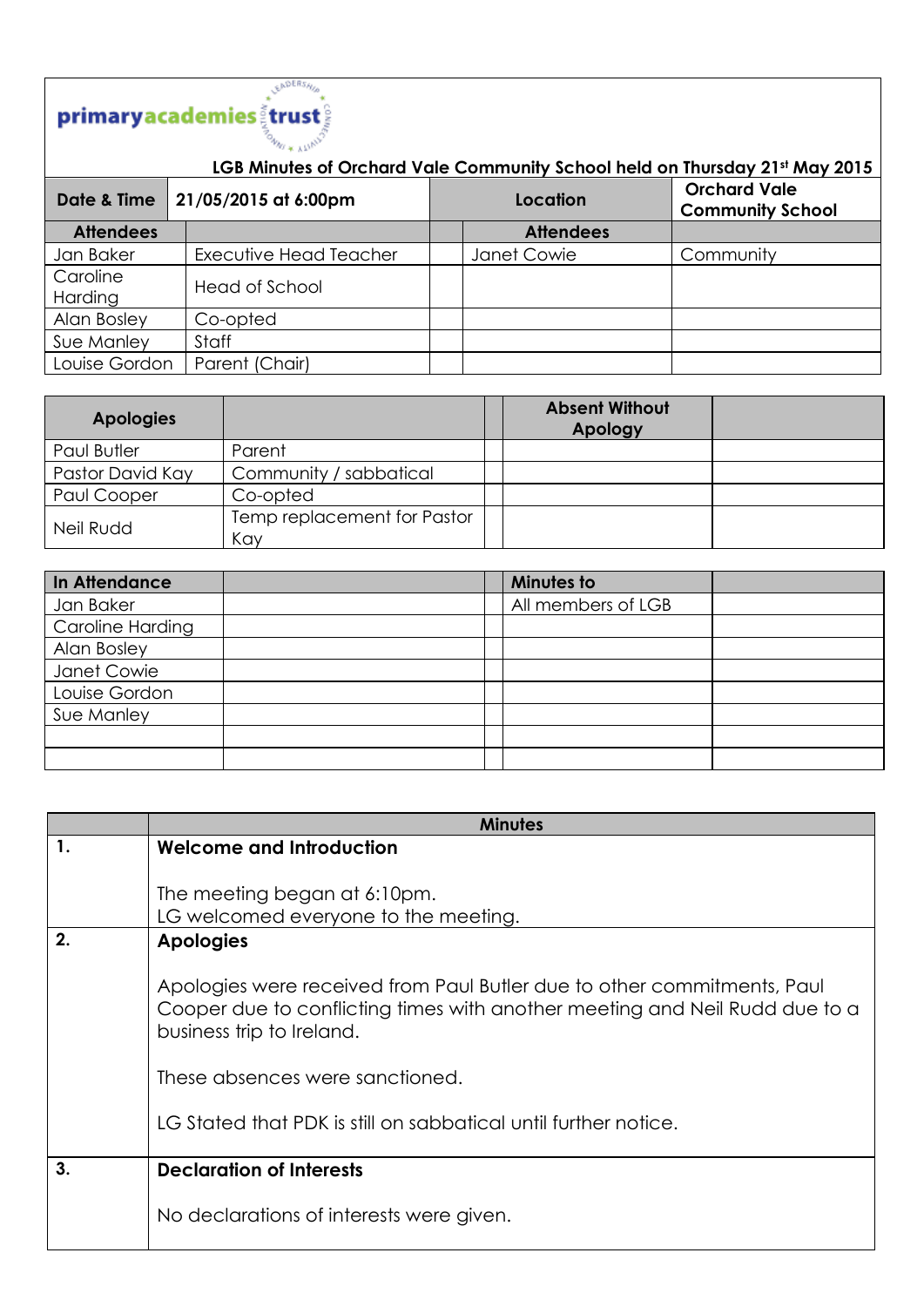| 4             | Minutes of the previous meeting                                                                                                                                                                                                                                                                                                                                                                                                                                                                                                                                                                                                                                                                                                                                                                                                                                                                                                                                                                                                                                                                                                                                                                                                                                                                               |
|---------------|---------------------------------------------------------------------------------------------------------------------------------------------------------------------------------------------------------------------------------------------------------------------------------------------------------------------------------------------------------------------------------------------------------------------------------------------------------------------------------------------------------------------------------------------------------------------------------------------------------------------------------------------------------------------------------------------------------------------------------------------------------------------------------------------------------------------------------------------------------------------------------------------------------------------------------------------------------------------------------------------------------------------------------------------------------------------------------------------------------------------------------------------------------------------------------------------------------------------------------------------------------------------------------------------------------------|
|               | Minutes of the last meeting were discussed and the following updates were<br>given:<br>LG wrote a letter of thanks to Clive Magson for his dedication to the<br>$\bullet$<br>school. A copy has been put in his personnel file.<br>JC completed another Safeguarding audit which will be discussed<br>further on in this meeting.<br>Clerk checked dates on admissions policy with Emma Hunt. A new<br>copy has been sent over for approval by Kate Hamilton, PAT Company<br>Secretary.                                                                                                                                                                                                                                                                                                                                                                                                                                                                                                                                                                                                                                                                                                                                                                                                                       |
|               | JC suggested that the minutes from the previous meeting are a true and<br>accurate record of the meeting and that they be adopted as a record of the<br>meeting held on Thursday 21st May 2015.                                                                                                                                                                                                                                                                                                                                                                                                                                                                                                                                                                                                                                                                                                                                                                                                                                                                                                                                                                                                                                                                                                               |
|               | This was seconded by SM.                                                                                                                                                                                                                                                                                                                                                                                                                                                                                                                                                                                                                                                                                                                                                                                                                                                                                                                                                                                                                                                                                                                                                                                                                                                                                      |
|               | LG signed a copy of the minutes as chair of the LGB. Signed minutes to go to<br>Kate Hamilton – Company Secretary.                                                                                                                                                                                                                                                                                                                                                                                                                                                                                                                                                                                                                                                                                                                                                                                                                                                                                                                                                                                                                                                                                                                                                                                            |
| <b>Action</b> | Clerk to send signed copy of minutes to Company Secretary.                                                                                                                                                                                                                                                                                                                                                                                                                                                                                                                                                                                                                                                                                                                                                                                                                                                                                                                                                                                                                                                                                                                                                                                                                                                    |
| 5.            | <b>Matters Arising from Previous minutes</b>                                                                                                                                                                                                                                                                                                                                                                                                                                                                                                                                                                                                                                                                                                                                                                                                                                                                                                                                                                                                                                                                                                                                                                                                                                                                  |
|               | No matters arose from the previous minutes.                                                                                                                                                                                                                                                                                                                                                                                                                                                                                                                                                                                                                                                                                                                                                                                                                                                                                                                                                                                                                                                                                                                                                                                                                                                                   |
| 6.            | <b>Feedback from Directors</b>                                                                                                                                                                                                                                                                                                                                                                                                                                                                                                                                                                                                                                                                                                                                                                                                                                                                                                                                                                                                                                                                                                                                                                                                                                                                                |
|               | Northern Hub                                                                                                                                                                                                                                                                                                                                                                                                                                                                                                                                                                                                                                                                                                                                                                                                                                                                                                                                                                                                                                                                                                                                                                                                                                                                                                  |
|               | A copy of the Northern Hub Report that the EHT took to Directors was<br>sent out prior to the meeting.<br>EHT explained what happened at the meeting. After a long discussion<br>$\bullet$<br>with the Directors, Orchard Vale was granted £140,000 to build phase<br>one of the Northern Hub.<br>The Directors acknowledged the fact that the school has already raised<br>the money twice.<br>All money in the central reserve is there for the 8 PAT schools.<br>EHT was clear to outline that this was a one off payment.<br>All new schools joining the PAT won't be legacy funds.<br>JC is very happy that we are able to proceed with the plans.<br>EHT will progress the project as soon as possible.<br>Daryl Gill is currently working on building regulations and the tender has<br>$\bullet$<br>been sent out to 3 contractors.<br>EHT stated that the building will have the bare essentials, such as<br>carpets etc but it will need to be furnished by the school.<br>EHT mentioned that the tax office is closing down and looking to give<br>away furniture. EHT is going down to see if there is anything that we<br>could potentially use for furnishings.<br>EHT thanked the governing body for their support.<br>EHT assured the Directors that the LGB would be fully supportive of the |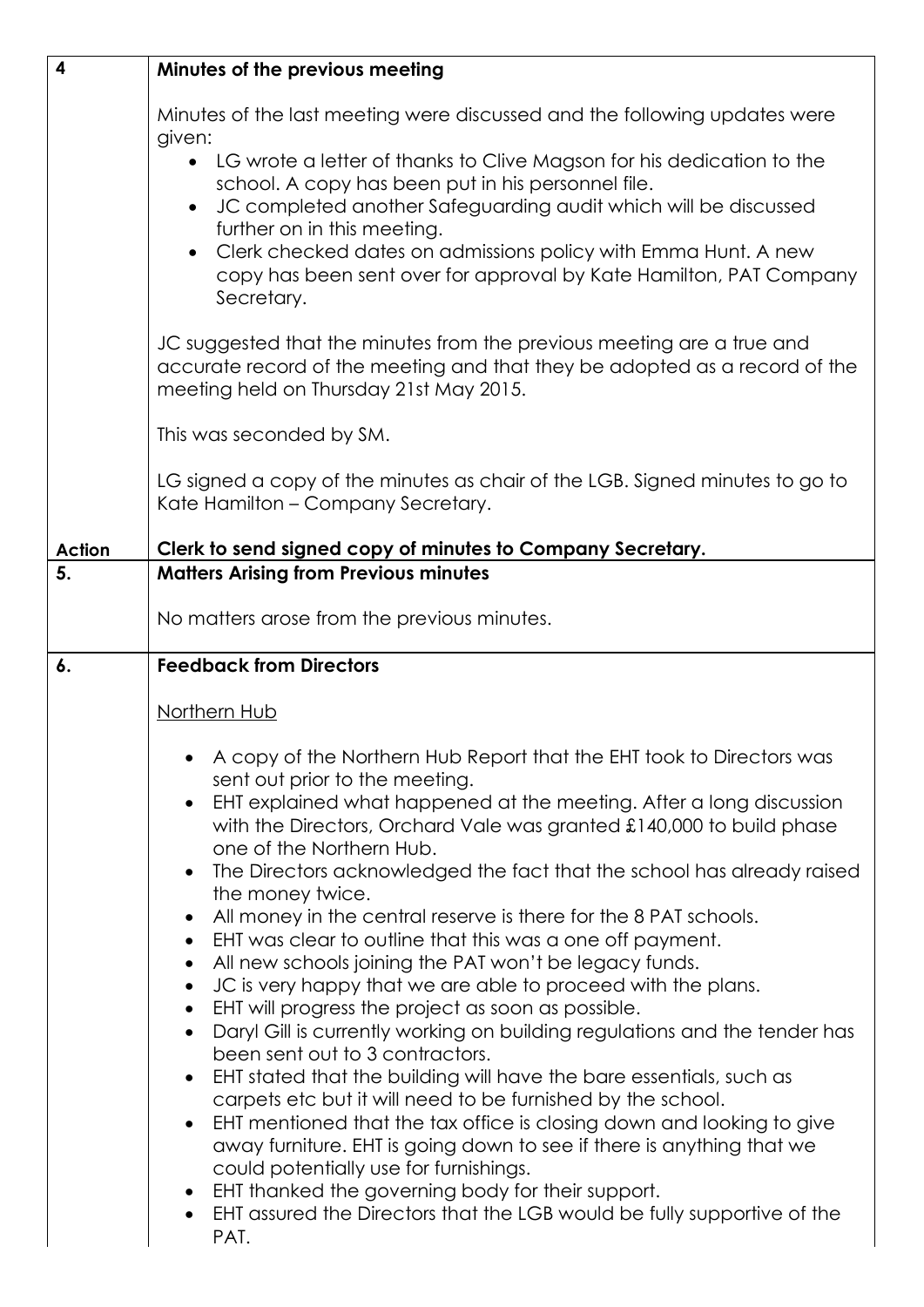|               | • LG stated she has had a letter from Hugh Whittaker outlining conditions.<br>o LG is happy with proceed and wants the LGB to confirm if they                                                                                                                                                                                                                                                                                                                                                                                                                                                                                                                                       |
|---------------|-------------------------------------------------------------------------------------------------------------------------------------------------------------------------------------------------------------------------------------------------------------------------------------------------------------------------------------------------------------------------------------------------------------------------------------------------------------------------------------------------------------------------------------------------------------------------------------------------------------------------------------------------------------------------------------|
|               | are also happy to proceed with the conditions mentioned in the<br>letter.                                                                                                                                                                                                                                                                                                                                                                                                                                                                                                                                                                                                           |
|               | LG to speak to other LGB members who are not present.<br>$\circ$<br>AB is very happy with the outcome and expressed his gratitude for EHT<br>and all her work.                                                                                                                                                                                                                                                                                                                                                                                                                                                                                                                      |
|               | CH is grateful to EHT and the LGB for securing the space the school                                                                                                                                                                                                                                                                                                                                                                                                                                                                                                                                                                                                                 |
|               | needs.<br>EHT explained that if any changes occurred in the planning that these<br>would be discussed to ensure the project stays on budget.                                                                                                                                                                                                                                                                                                                                                                                                                                                                                                                                        |
|               | <b>CIF Bid</b>                                                                                                                                                                                                                                                                                                                                                                                                                                                                                                                                                                                                                                                                      |
|               | • CIF Bid for Fire lighting system has been successful.<br>o Work will be done over the summer holidays.<br>The second extension for Orchard Vale classrooms scored 44 out of 54 in<br>the CIF bid. This was close to being accredited. Some work will be<br>undertaken to understand the shortfall for a possible resubmission in the<br>next round of bids November 2015.<br>• AB asked in regards to the classroom extensions<br>o EHT stated the plans are secured. The number of pupils on role is<br>rising and we have 58 children currently listed as attending<br>Reception in September. This will help show needs and choice of<br>parents to send their children to OV. |
|               |                                                                                                                                                                                                                                                                                                                                                                                                                                                                                                                                                                                                                                                                                     |
| <b>Action</b> | LG to correspond with the LGB in regards to Hugh Whittaker's letter.                                                                                                                                                                                                                                                                                                                                                                                                                                                                                                                                                                                                                |
| 7.            | <b>Standing Reports</b>                                                                                                                                                                                                                                                                                                                                                                                                                                                                                                                                                                                                                                                             |
| 7.1           | <b>Health and Safety and Premises</b>                                                                                                                                                                                                                                                                                                                                                                                                                                                                                                                                                                                                                                               |
|               | PB sent his apologies for the Summer Term meeting and sent copies of his<br>reports prior to the meeting.                                                                                                                                                                                                                                                                                                                                                                                                                                                                                                                                                                           |
|               | LG stated that the willow area is starting to look amazing and that a special<br>thanks should be given to Dawn Crabb for all her hard work.                                                                                                                                                                                                                                                                                                                                                                                                                                                                                                                                        |
|               | EHT suggest that a letter should be written to the Dawn Crabb from the LGB.                                                                                                                                                                                                                                                                                                                                                                                                                                                                                                                                                                                                         |
| <b>Action</b> | LG to write letter of thanks to Dawn Crabb for her work in regards to the willow<br>area.                                                                                                                                                                                                                                                                                                                                                                                                                                                                                                                                                                                           |
| 8.1           | Safeguarding                                                                                                                                                                                                                                                                                                                                                                                                                                                                                                                                                                                                                                                                        |
|               | A copy of the Safeguarding report was sent out prior to the meeting.                                                                                                                                                                                                                                                                                                                                                                                                                                                                                                                                                                                                                |
|               | JC is continuing with the safeguarding role in the absence of PDK.                                                                                                                                                                                                                                                                                                                                                                                                                                                                                                                                                                                                                  |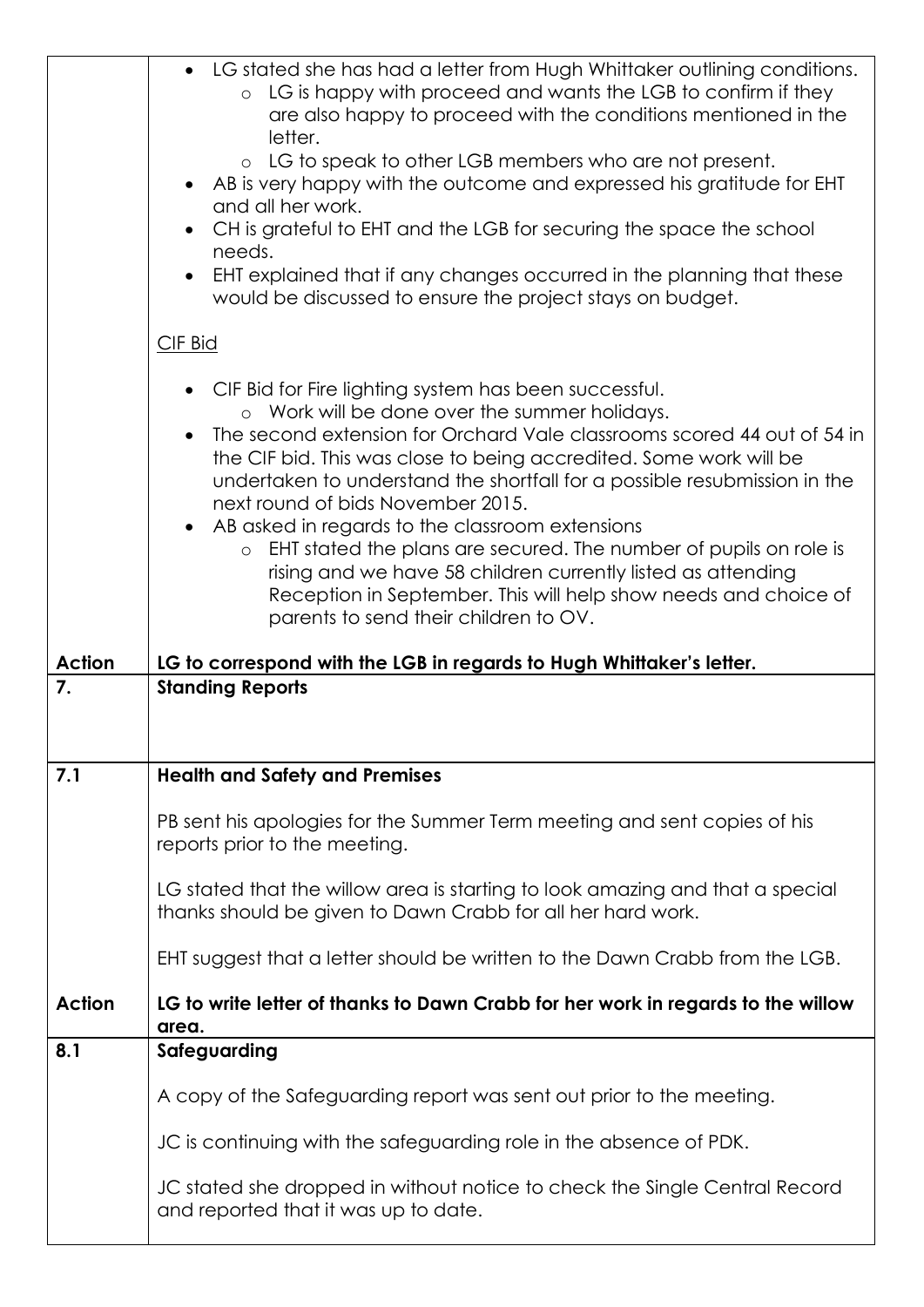|     | JC also mentioned that there are various Safeguarding information points<br>around the school, especially in Coffee Cabin for parents.                                                                                                                                                                                                                                                                                                                                                                                                                                                                                                                                                                                                                                                                                                                                                                                                                                                                                                                                                                                                                                                                                                                                                                                                                                            |
|-----|-----------------------------------------------------------------------------------------------------------------------------------------------------------------------------------------------------------------------------------------------------------------------------------------------------------------------------------------------------------------------------------------------------------------------------------------------------------------------------------------------------------------------------------------------------------------------------------------------------------------------------------------------------------------------------------------------------------------------------------------------------------------------------------------------------------------------------------------------------------------------------------------------------------------------------------------------------------------------------------------------------------------------------------------------------------------------------------------------------------------------------------------------------------------------------------------------------------------------------------------------------------------------------------------------------------------------------------------------------------------------------------|
| 8.2 | <b>Head of School Reports</b>                                                                                                                                                                                                                                                                                                                                                                                                                                                                                                                                                                                                                                                                                                                                                                                                                                                                                                                                                                                                                                                                                                                                                                                                                                                                                                                                                     |
|     | <b>Head of School Report Summary</b>                                                                                                                                                                                                                                                                                                                                                                                                                                                                                                                                                                                                                                                                                                                                                                                                                                                                                                                                                                                                                                                                                                                                                                                                                                                                                                                                              |
|     | Number on roll has risen and is back within the normal range for OV.<br>September Reception class has 58 pupils as confirmed this is 13 over<br>PAN as there is a considerable rise in numbers in Barnstaple. Admissions<br>have asked all schools to extend capacity.<br>This will require more staffing in reception to support numbers.<br>$\circ$<br>There will need to be two full time TA's alongside two teachers.<br>$\circ$<br>There will also need to be some adaptions to the layout of the<br>$\circ$<br>area to accommodate larger numbers and a child in a<br>wheelchair.                                                                                                                                                                                                                                                                                                                                                                                                                                                                                                                                                                                                                                                                                                                                                                                           |
|     | <b>Parent Questionnaire</b>                                                                                                                                                                                                                                                                                                                                                                                                                                                                                                                                                                                                                                                                                                                                                                                                                                                                                                                                                                                                                                                                                                                                                                                                                                                                                                                                                       |
|     | Similar things mentioned on the parent feedback<br>o Parents don't know how to help children<br>More meetings on how to help<br>$\circ$<br>• CH said it is important as SENCo to be visible out in the playground.<br>LG thinks it's nice for a member of staff to be out in the<br>$\circ$<br>playground in the morning.<br>CH says it benefits as it sets the tone. Not so many difficulties in<br>$\circ$<br>getting children into school as they are less likely to do something<br>they wouldn't normally do with a staff member present.<br>Some parents noted it was hard to find navy uniform.<br>LG suggested Next, Marks and Spencer or Sainsbury's to purchase<br>$\circ$<br>navy uniform.<br>Home school link books, KS2 teachers being out at the end of the day<br>with daily feedback all came back as strengths.<br>LG feels that as a parent she can struggle to help her children with<br>$\bullet$<br>homework as they are taught a different technique to her own skills.<br>o LG would possibly like a teacher to show them personally the<br>technique used in school so she is able to help at home more.<br>Suggestion of tutorial videos to be filmed and put on the website<br>$\circ$<br>giving instruction to parents so they are able to help at home -<br>Could Amy help- with this?<br>SM to look into making a healthy lunchbox video.<br>$\circ$ |
|     | <b>Breakfast Club</b>                                                                                                                                                                                                                                                                                                                                                                                                                                                                                                                                                                                                                                                                                                                                                                                                                                                                                                                                                                                                                                                                                                                                                                                                                                                                                                                                                             |
|     | A steady start to breakfast club but numbers are now building up a set<br>of children who regularly attend. This has been helpful in the interim set<br>up time. When the staff feel fully comfortable and confident to expand<br>we will publicise more widely.<br>AB asked if the children worked better after having a breakfast<br>compared to not having one.<br>o CH stated that it did improve the children's performance in class.<br>CH also stated that it helps with attendance monitoring.<br>$\circ$                                                                                                                                                                                                                                                                                                                                                                                                                                                                                                                                                                                                                                                                                                                                                                                                                                                                 |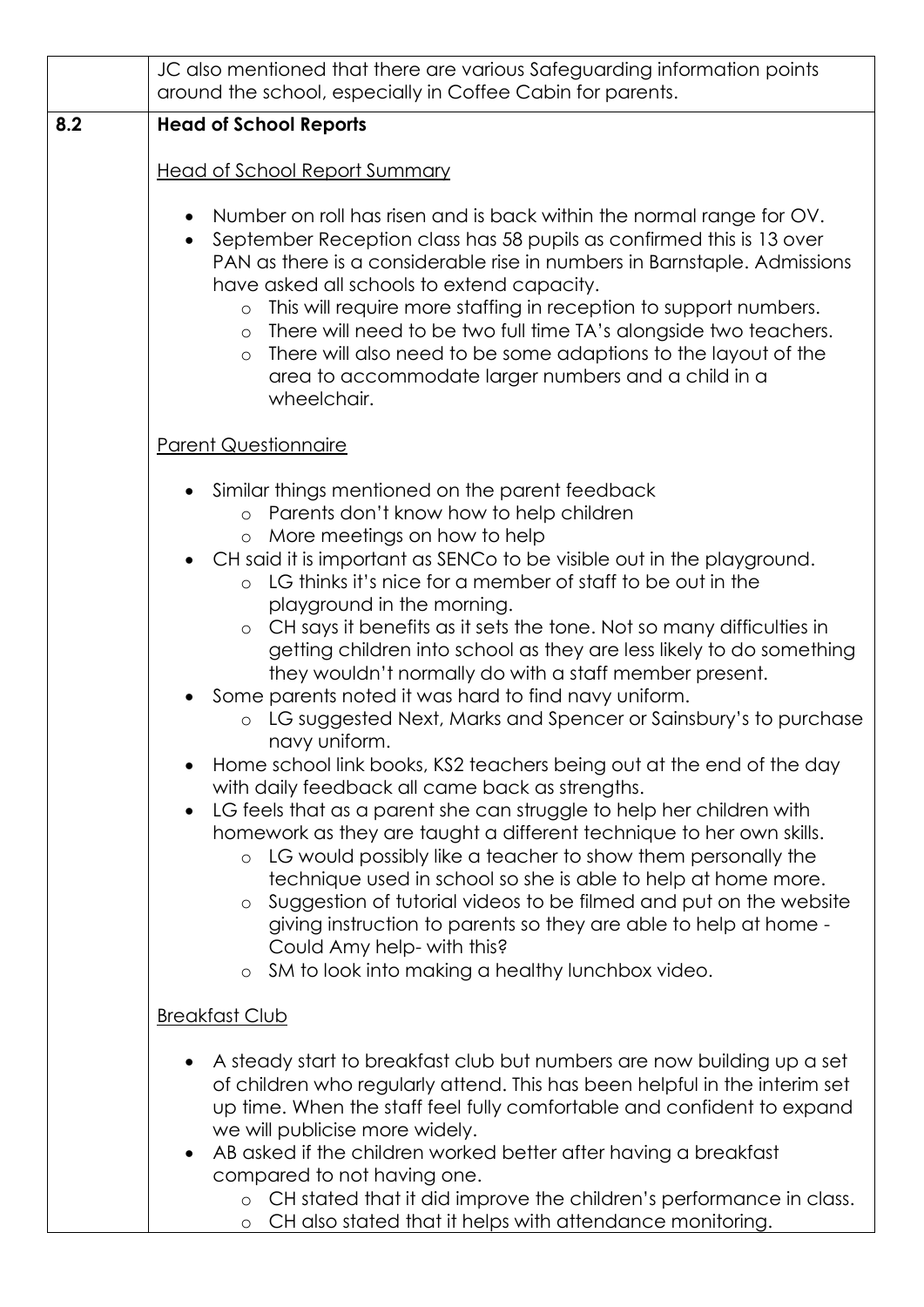|     | o A Pupil Premium child attends and it ensures he is fed in the<br>morning and attends on time. As a result his % attendance has<br>improved.<br>The club supports children and working parents and is a positive<br>$\circ$<br>new addition to the services the school offers families.<br>Homework Club |
|-----|-----------------------------------------------------------------------------------------------------------------------------------------------------------------------------------------------------------------------------------------------------------------------------------------------------------|
|     |                                                                                                                                                                                                                                                                                                           |
|     | Now about 20-25 regular pupils turning up to homework club across<br>$\bullet$<br>years 1 to 6.<br>CH stated that year 1 and 2 and year 5 and 6 pupils who attend<br>$\bullet$<br>homework club are regulars and well organized. Year 3 and 4 not so                                                      |
|     | good at remembering homework, CH has devised a homework book to<br>help these pupils.                                                                                                                                                                                                                     |
|     | <b>SATs</b>                                                                                                                                                                                                                                                                                               |
|     | LG asked how this year's year 6 SATs went<br>EHT said the results weren't due until second week of July<br>$\circ$<br>onwards.                                                                                                                                                                            |
|     | CH stated all pupils attended with no pupils on holiday absent<br>$\circ$<br>with illness.<br>All children were offered breakfast before they went into the                                                                                                                                               |
|     | exams, with some children targeted specifically. This was helpful.<br>LG asked how it was determined which pupils would sit the level 6<br>$\bullet$<br>paper.                                                                                                                                            |
|     | CH explained it was down to data outputs, the child's resilience<br>$\circ$<br>and mental strength as the papers are on the same day as the<br>level 3-5 which means it is a significant load for the children.<br>CH said she was pleased to see the children gave 100%.                                 |
|     | Phonics screening will begin after half term with year 2 beginning their<br>SATs tests as well.                                                                                                                                                                                                           |
|     | <b>British Values - paper produced</b>                                                                                                                                                                                                                                                                    |
|     | CH spoke about how interested her class were in the General Elections.<br>LG said it was a great paper showing how much interest the children<br>were showing right across the school.<br>CH's class enjoyed their visit from the Magistrates.                                                            |
|     | <u>Website</u>                                                                                                                                                                                                                                                                                            |
|     | Website is up to date, with only 1 amber and 1 red area in the essentials<br>criteria of the website audit. Amy was commended for all she has done<br>to improve this.<br>Good to use the website secure login to access governor papers and<br>$\bullet$<br>minutes this time round.                     |
| 8.3 | <b>Tabled Questions</b>                                                                                                                                                                                                                                                                                   |
|     | See attached document.                                                                                                                                                                                                                                                                                    |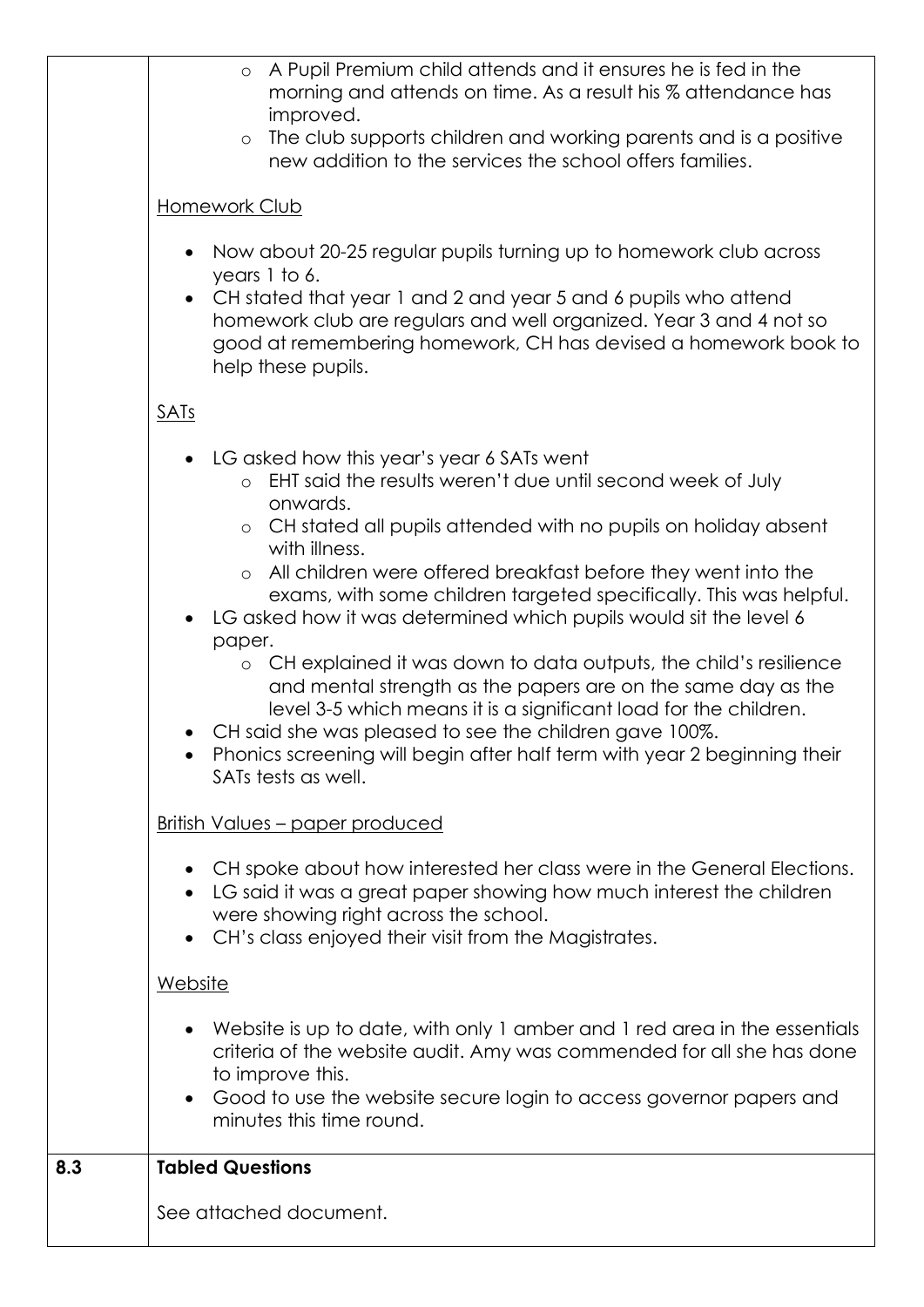| 9.  | Monitor the Head of School budget                                                                                                                                                                                                                                                                                                  |
|-----|------------------------------------------------------------------------------------------------------------------------------------------------------------------------------------------------------------------------------------------------------------------------------------------------------------------------------------|
|     | Ryan Lewis, Head of Finance and operations for the PAT, is still working on<br>making the budget report more informative. This will be greatly improved for<br>September and the new financial / academic year. Governors were pleased<br>that this was happening so that the LGB can be more engaged in the budget<br>monitoring. |
| 10. | <b>Local Items of Business</b>                                                                                                                                                                                                                                                                                                     |
|     | Mick Walters Curriculum Development update and next steps                                                                                                                                                                                                                                                                          |
|     | The LGB were asked to come up with a list of 101 things children should do<br>before they are 11 and three quarters:                                                                                                                                                                                                               |
|     | 1. Build a den                                                                                                                                                                                                                                                                                                                     |
|     | 2. Have a sleepover                                                                                                                                                                                                                                                                                                                |
|     | 3. Find and read a book you really love                                                                                                                                                                                                                                                                                            |
|     | 4. Find a hobby you're passionate about                                                                                                                                                                                                                                                                                            |
|     | 5. Explore the place you live                                                                                                                                                                                                                                                                                                      |
|     | 6. Do something that scares you<br>7. Perform on stage                                                                                                                                                                                                                                                                             |
|     | 8. Learn to swim                                                                                                                                                                                                                                                                                                                   |
|     | 9. Visit another country                                                                                                                                                                                                                                                                                                           |
|     | 10. Try to speak another language                                                                                                                                                                                                                                                                                                  |
|     | 11. Learn to cook                                                                                                                                                                                                                                                                                                                  |
|     | 12. Grow vegetables                                                                                                                                                                                                                                                                                                                |
|     | 13. Save money                                                                                                                                                                                                                                                                                                                     |
|     | 14. Have a pen pal                                                                                                                                                                                                                                                                                                                 |
|     | 15. Write a letter once a month                                                                                                                                                                                                                                                                                                    |
|     | 16. Learn about our Government<br>17. Visit the Houses of Parliament                                                                                                                                                                                                                                                               |
|     | 18. Learn to play tennis                                                                                                                                                                                                                                                                                                           |
|     | 19. Milk a cow                                                                                                                                                                                                                                                                                                                     |
|     | 20. Learn about farming and food production                                                                                                                                                                                                                                                                                        |
|     | 21. Hatch chickens                                                                                                                                                                                                                                                                                                                 |
|     | 22. See dolphins                                                                                                                                                                                                                                                                                                                   |
|     | 23. Make a card                                                                                                                                                                                                                                                                                                                    |
|     | 24. Manage a day without shoes                                                                                                                                                                                                                                                                                                     |
|     | 25. Help someone give up smoking                                                                                                                                                                                                                                                                                                   |
|     | 26. Visit a bakery                                                                                                                                                                                                                                                                                                                 |
|     | 27. Watch The Boy in the Striped Pyjamas<br>28. Sleep away from home                                                                                                                                                                                                                                                               |
|     | 29. Make a cake                                                                                                                                                                                                                                                                                                                    |
|     | 30. Birthday party with traditional games                                                                                                                                                                                                                                                                                          |
|     | 31. Climb a tree                                                                                                                                                                                                                                                                                                                   |
|     | 32. Visit the theatre                                                                                                                                                                                                                                                                                                              |
|     | 33. Watch The Book Thief                                                                                                                                                                                                                                                                                                           |
|     | 34. Visit a city                                                                                                                                                                                                                                                                                                                   |
|     | 35. Visit the national gallery                                                                                                                                                                                                                                                                                                     |
|     | 36. Visit the big sheep for lambing                                                                                                                                                                                                                                                                                                |
|     | 37. Change a babies nappy                                                                                                                                                                                                                                                                                                          |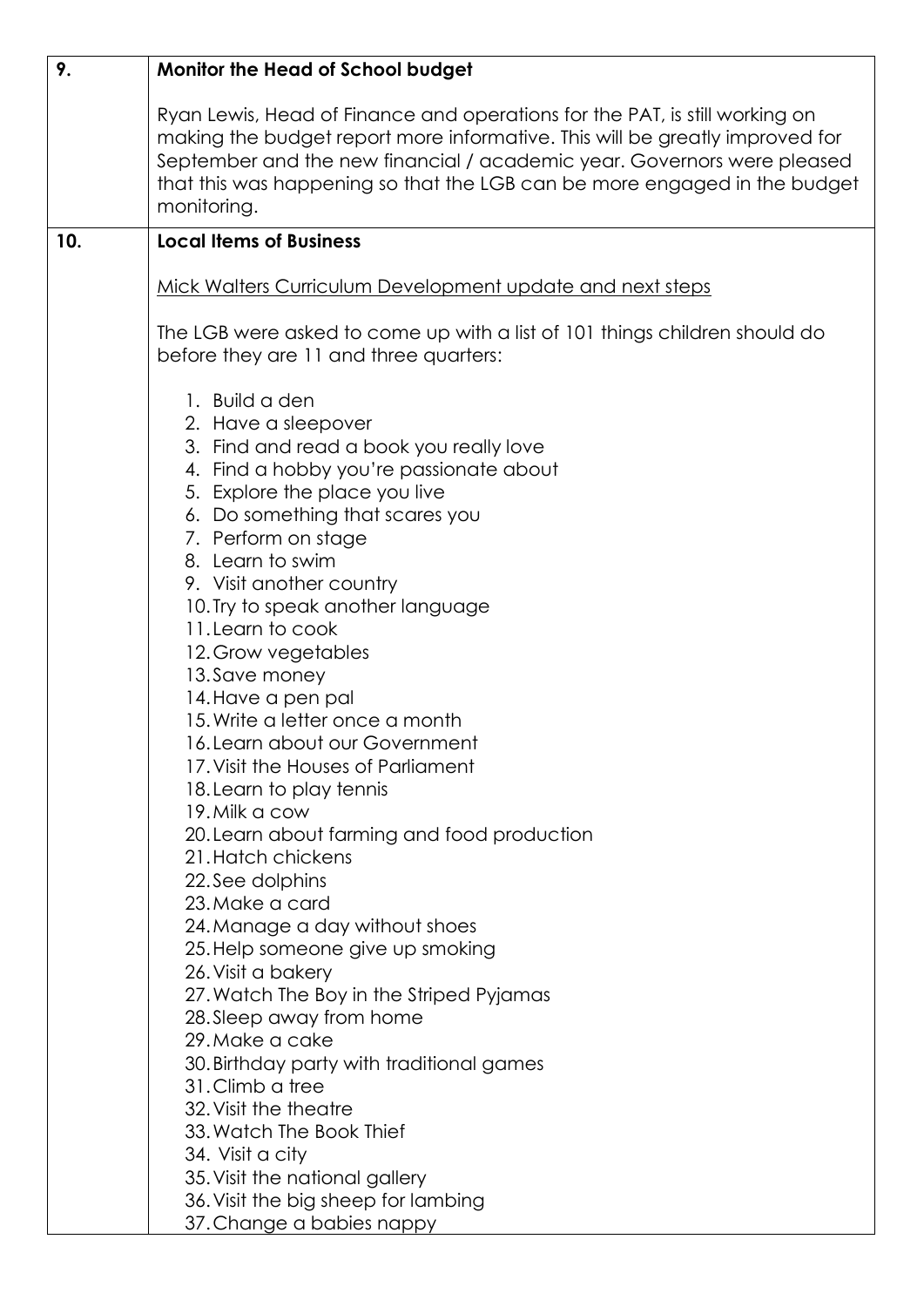| 38. Take a trip on a steam train                         |
|----------------------------------------------------------|
| 39. Watch flights come and go at an airport              |
| 40. Learn to read a bus timetable                        |
| 41. Take part in a sporting activity                     |
| 42. Learn to tell the time                               |
| 43. Learn to tie shoelaces                               |
| 44. Learn to surf or body board                          |
| 45. Learn to ride a bike                                 |
| 46. Join a club                                          |
|                                                          |
| 47. Fly in an airplane                                   |
| 48. Sing songs around a bonfire                          |
| 49. Go on a rollercoaster                                |
| 50. Sit in long grass                                    |
| 51. Try new food                                         |
| 52. Go to a pop concert                                  |
| 53. Read or Watch Beatrix Potter and Wind in the Willows |
| 54. Go on a camping trip                                 |
| 55. Visit Exmoor or Dartmoor                             |
| 56. Go puddle jumping                                    |
| 57. Catch a fish with a new                              |
| 58. Go on a treasure hunt                                |
| 59. Build a snowman                                      |
| 60. Interview an elderly person about their childhood    |
| 61. Learn to read a map                                  |
| 62. Go rock pooling                                      |
| 63. Learn to sew                                         |
| 64. Teach someone else to do something                   |
| 65. Take a leap of faith                                 |
| 66. Decorate a Christmas Tree                            |
| 67. Learn about different religions                      |
| 68. Learn to read music                                  |
| 69. Write a story                                        |
| 70. Paint with your feet                                 |
| 71. Create a journey book                                |
| 72. Research your family tree                            |
| 73. Make and fly your own kite                           |
| 74. Make a sand sculpture                                |
| 75. Go strawberry/Blackberry picking                     |
| 76. Learn to make a cup of tea                           |
| 77. Learn some sign language                             |
| 78. Learn basic first aid                                |
| 79. Write a bucket list                                  |
| 80. Give a speech                                        |
| 81. Invent a board game                                  |
| 82. Make a daisy chain                                   |
| 83. Learn to do a forward roll                           |
| 84. Build a bird house                                   |
| 85. Go a day without technology                          |
| 86. Donate some toys to charity                          |
| 87. Speak/write to a war veteran                         |
|                                                          |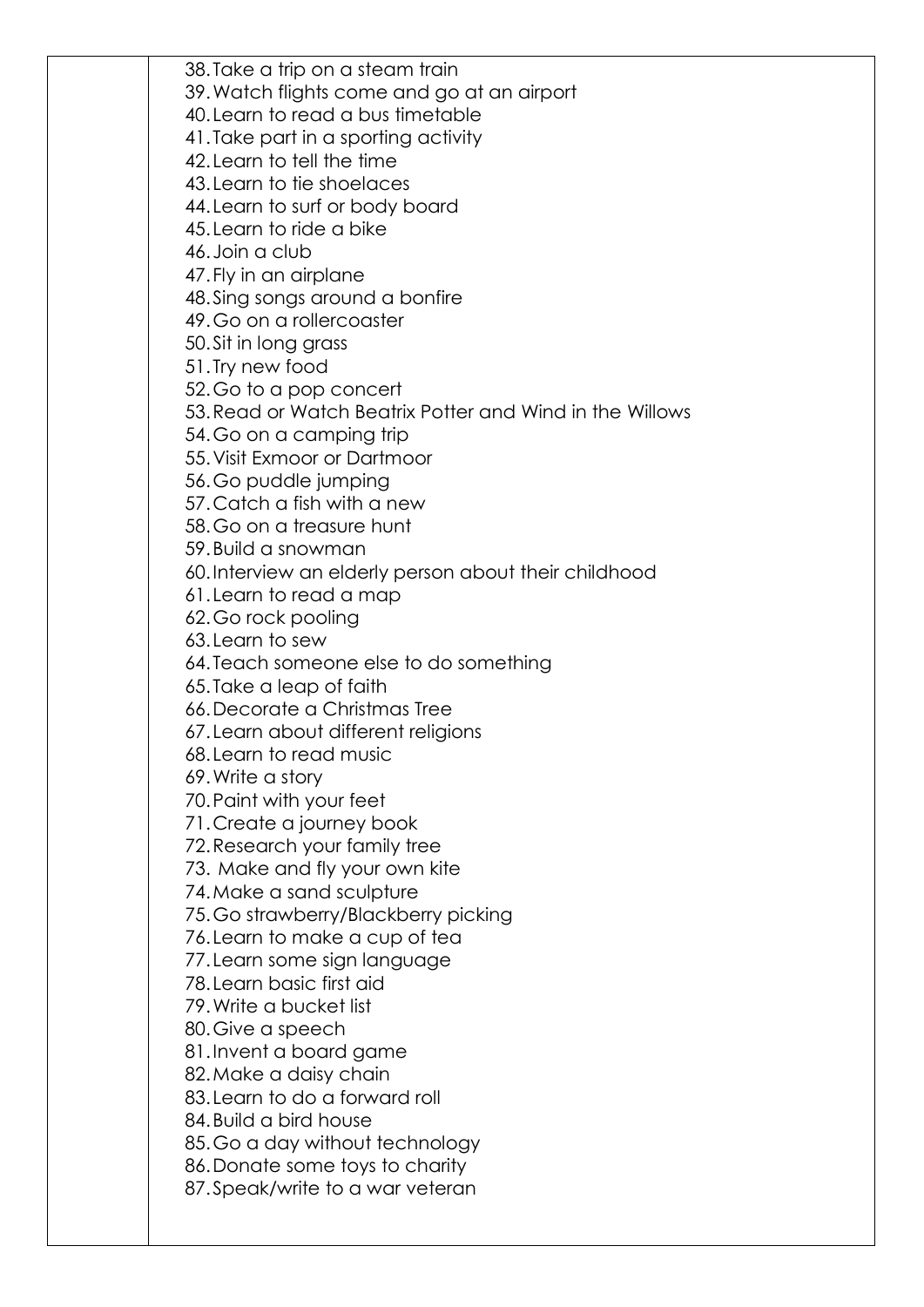|               | <b>Chair of Governors position</b>                                                                                                        |
|---------------|-------------------------------------------------------------------------------------------------------------------------------------------|
|               | LG stated she is no longer able to continue with the role of Chair of Governors<br>due to now becoming a member of staff at Orchard Vale. |
|               | LG is staying in the role until September to see out her term and is hoping to<br>stay on as a staff Governor with SM supporting.         |
|               | AB said that at the Chair of Governors meeting Gary Chown said he would like<br>to see more Governors on the Local bodies.                |
|               | EHT stated that there would be vacancy for a parent Governors in September.                                                               |
|               | <b>Ofsted</b>                                                                                                                             |
|               | A copy of the Ofsted report for the Little Seeds Baby Unit was sent out prior to<br>the meeting.                                          |
|               | EHT said it is a testament to the hard work and commitment of the staff for its<br>'Outstanding' judgment.                                |
|               | AB asked if other schools in the PAT have the same concept of a baby unit?                                                                |
|               | EHT stated no other schools in the PAT and we may be one of the only ones in<br>Devon.                                                    |
|               | EHT said Little Seeds has supported a lot of staff being able to back to work.                                                            |
|               | A tea party to celebrate will be organised with all children that have passed<br>through the Little Seeds being involved.                 |
| <b>Action</b> | LG to write individual letters to Little Seeds Staff thanking them for their hard<br>work.                                                |
| 11.           | <b>Annual Calendar of LGB Business</b>                                                                                                    |
|               | <u>TOR's</u>                                                                                                                              |
|               | A copy of the TOR's were sent out prior to the meeting.                                                                                   |
|               | SM approved of the TOR's and this motion was seconded by JC.                                                                              |
|               | <b>Security Arrangements</b>                                                                                                              |
|               | EHT stated that security arrangements are fine with no major changes.                                                                     |
|               | The windows have been fixed by Morgan Sindall.                                                                                            |
|               | <b>Grounds Maintenance</b>                                                                                                                |
|               | Ground maintenance is going well and the recommendation is to continue as<br>this year.                                                   |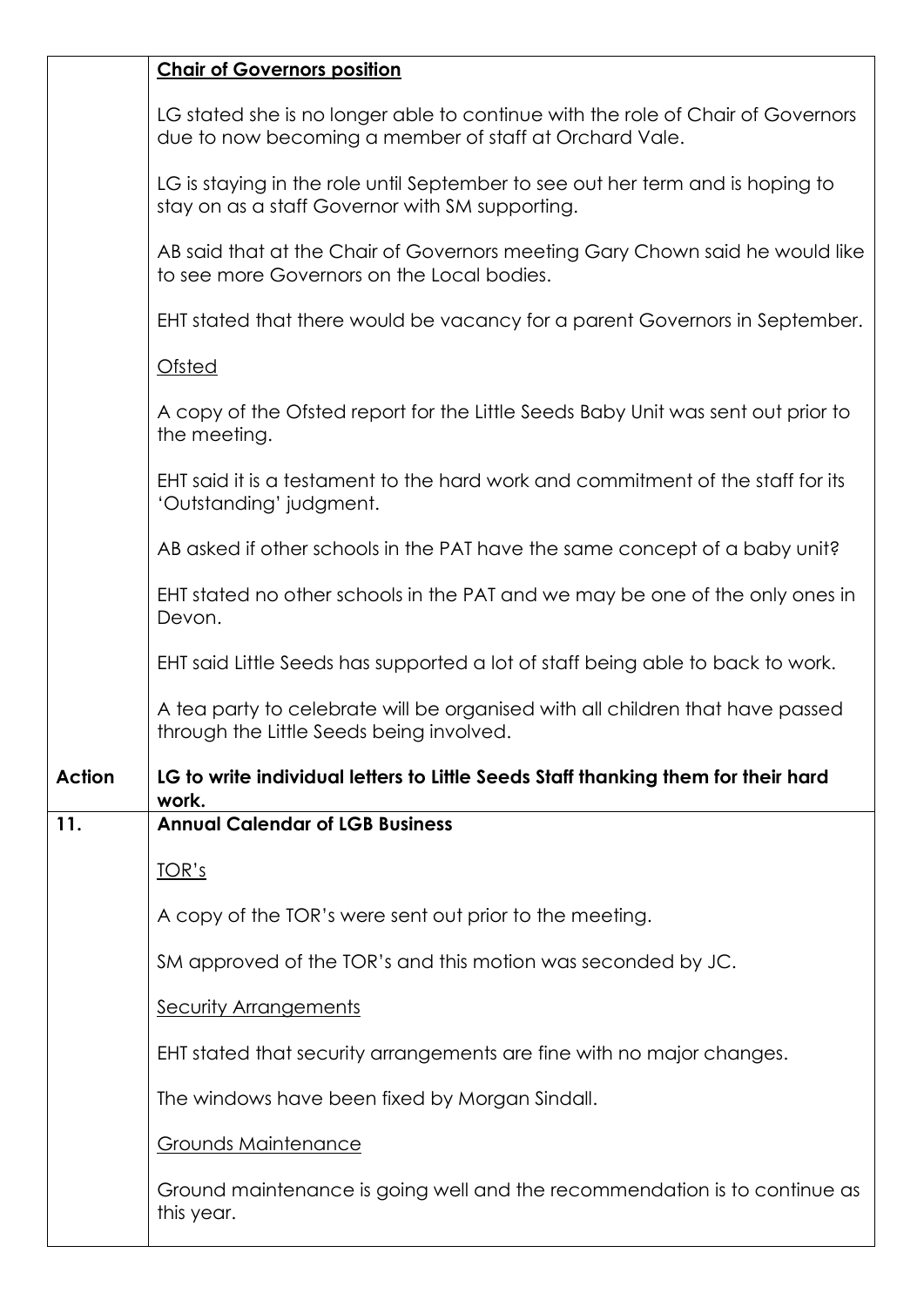| <b>Decision</b> | The TOR were approved by those present at the LGB meeting.                                                                                                                                                                                                                                                                                                   |
|-----------------|--------------------------------------------------------------------------------------------------------------------------------------------------------------------------------------------------------------------------------------------------------------------------------------------------------------------------------------------------------------|
| 12.             | Policies and Statements as per the Annual Cycle                                                                                                                                                                                                                                                                                                              |
|                 | <b>Exclusions Policy</b>                                                                                                                                                                                                                                                                                                                                     |
|                 | EHT thinks this is a good policy.                                                                                                                                                                                                                                                                                                                            |
|                 | AB asked in regards to the exclusion panel.                                                                                                                                                                                                                                                                                                                  |
|                 | EHT stated that if it got to that point the LGB would be asked to form a panel.                                                                                                                                                                                                                                                                              |
|                 | Those present at the LGB meeting approved the Exclusions Policy, Admissions<br>policy and the Home School Agreement.                                                                                                                                                                                                                                         |
| <b>Decision</b> | LGB approve the Exclusions Policy, Admissions Policy and Home School<br>Agreement.                                                                                                                                                                                                                                                                           |
| 13.             | <b>Issues for Directors and Innovative Practices</b>                                                                                                                                                                                                                                                                                                         |
|                 | The LGB would like to pass along their thanks for the grant for phase one of the<br>Northern Hub.                                                                                                                                                                                                                                                            |
|                 | AB wishes to know if the LGB's are going to expand.                                                                                                                                                                                                                                                                                                          |
|                 | The LGB also wish to know the protocol for electing an LGB representative<br>onto the Directors as of September and ask for a personal specification for<br>LGB Directors representative.                                                                                                                                                                    |
|                 | The LGB are pleased that the EHT is returning to Orchard Vale.                                                                                                                                                                                                                                                                                               |
|                 | They wish to know how the succession planning is going to be managed as<br>this is a concern.                                                                                                                                                                                                                                                                |
|                 | <b>Decisions</b><br>The TOR were approved by those present at the LGB meeting.<br>LGB approve the Exclusions Policy, Admissions Policy and Home School<br>$\bullet$<br>Agreement.                                                                                                                                                                            |
|                 | <b>Actions</b><br>Clerk to send signed copy of minutes to Company Secretary.<br>LG to correspond with the LGB in regards to Hugh Whittaker's letter.<br>$\bullet$<br>LG to write letter of thanks to Dawn Crabb for her work in regards to the<br>willow area.<br>LG to write individual letters to Little Seeds Staff thanking them for their<br>hard work. |
| 14.             | <b>Date and Time of Next Meetings</b>                                                                                                                                                                                                                                                                                                                        |
|                 | A date and time shall be decided in the near future due to not all members of<br>the LGB being present.                                                                                                                                                                                                                                                      |